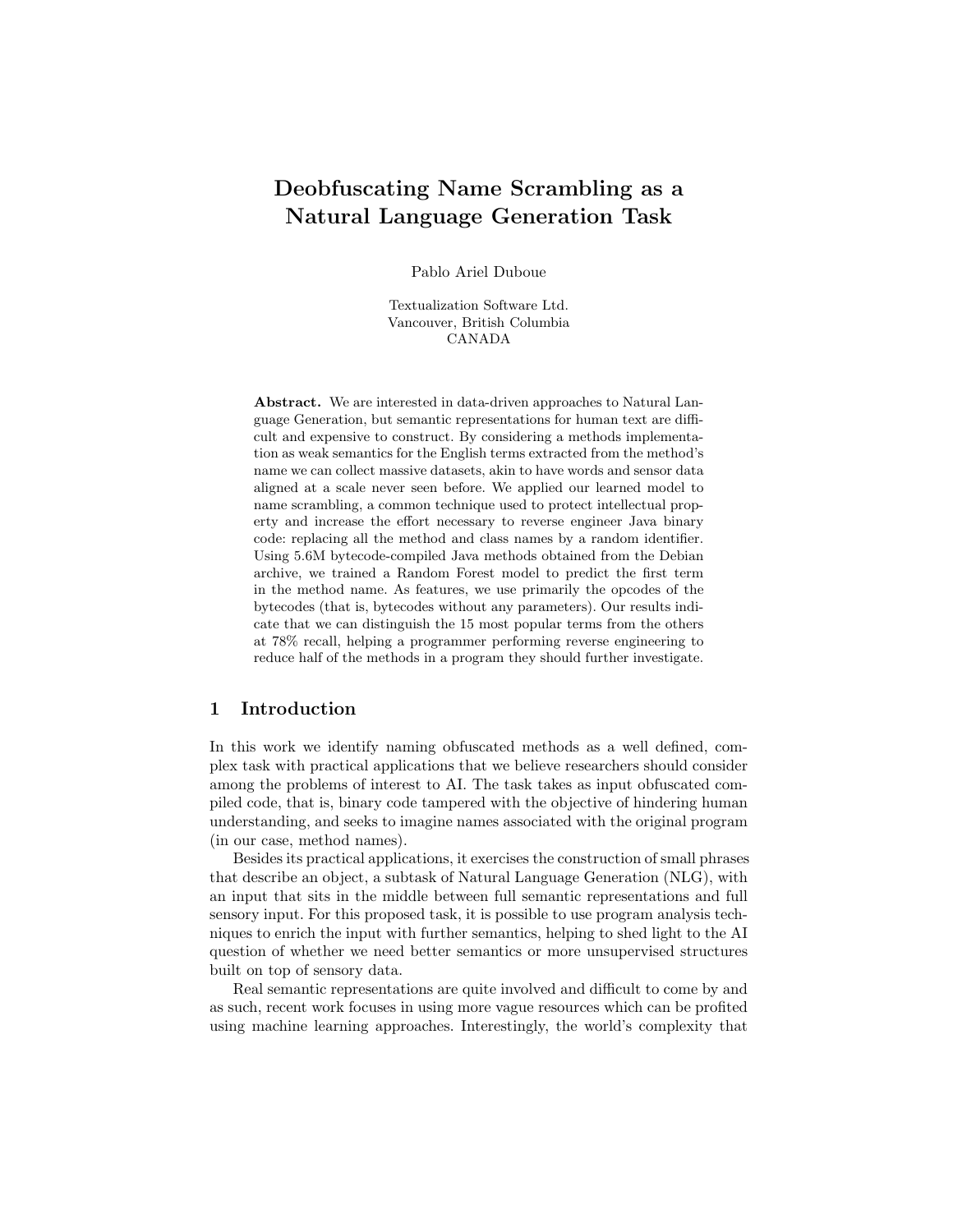results in the need for very fine grained semantics to reason about text makes also programming computers difficult: computers require a very fine grained level of detail for the instructions given to them.

In that sense, we see bytecodes-as-semantics not as semantics in the traditional sense of the word (as a logic involving axioms, formulae and predicates) but as semantic breadcrumbs that can be used as sensor data and then processed in a statistical fashion. Such approaches have become more popular in recent years [1–4] and are showing increasing promise in the semantic acquisition problem in NLP.

In addition, deobfuscating name scrambling has plenty of available data. In the work presented here, we used compiled Java code within the Debian archive (consisting of 5 million compiled methods with their respective names). There are also many other options are available (the Maven archive, GitHub, etc). Machine learning approaches to NLG that try to mimick the success of machine translation usually encounter the problem of finding a large comparable knowledge-text corpus. Therefore, looking at the bytecodes as a weak semantic representations that allow for text generation or the reasoning needed for language processing is in itself a contribution.

The problem itself might be too difficult to solve. Indeed, humans performing reverse engineering by hand do not aspire to restore all original names, but just to gain enough understanding of the code to perform the adaptations or audits that motivated the reverse engineering in the first place. In this paper, we focus on identifying the first term in a CamelCased method name, $<sup>1</sup>$  which in the Java</sup> naming conventions is equivalent to the verb of the small phrase represented by the name [5]. Moreover, we found the data to be extremely biased with the 15 most popular terms covering half the data. Our current results show we can distinguish 15 top level most popular cases vs. the rest with close to 80% recall. This is useful in practical terms, as the 15 top level cases most likely are of less interest when doing reverse engineering as they cover simpler method unlikely to be of interest to the practitioner and we are thus reducing the number of methods that need to be analyzed by hand by half.

For methods, we trained a Random Forest over features that represent a method by the total opcode counts and the first 28 opcodes. This constrained representation is robust enough in the presence of name scrambling obfuscation and straightforward enough to be computed from compiled code. We also experimented with a neural machine translation system with some preliminary success.

We deployed all our code and data available to the community as part of the Keywords4Bytecodes<sup>2</sup> 1stclass tool<sup>3</sup> and we are also packing our tool as a plugin for the popular BytecodeViewer tool. The rest of this paper is structured

<sup>1</sup> CamelCasing is a convention in many programming language in which multi-word names are combined by having the initial letter for each word capitalized then agglutinate by removing spaces.

<sup>&</sup>lt;sup>2</sup> http://keywords4bytecodes.org

<sup>3</sup> https://github.com/Keywords4Bytecodes/1stclass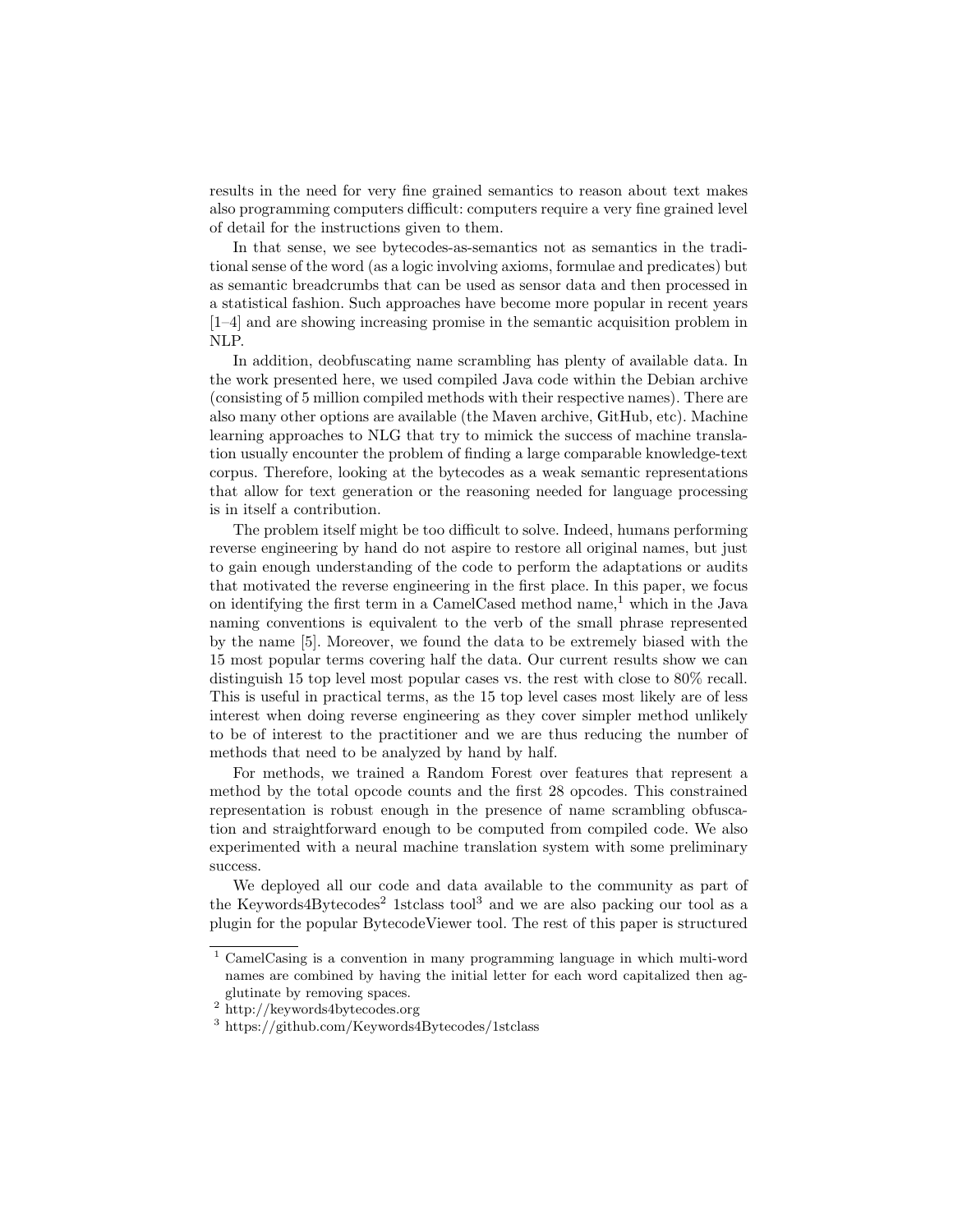as follows: we discuss our data in the next section, the system and results, related work, discussion and conclusions.

| Data                                          |         |           | $\#$ classes $\#$ methods $\#$ instructions |
|-----------------------------------------------|---------|-----------|---------------------------------------------|
| Apache (dev-train)                            | 67,217  | 574,620   | 11,027,500                                  |
| Eclipse (dev-test)                            | 93,865  | 721,153   | 13,352,704                                  |
| $A$ pache+Eclipse $(\overline{\text{train}})$ | 161,082 | 1,295,773 | 24,380,204                                  |
| Rest (test)                                   | 519,541 | 4,318,079 | 89,353,021                                  |
| Rest sample (obf)                             | 111,562 | 1,032,290 | 23,974,818                                  |
| <b>TOTAL</b>                                  | 680,623 | 5,613,852 | 113,733,225                                 |

Table 1. Training data sizes.

### 2 Data

Collection. The corpus collection was greatly helped by the automatic tools available as part of the Debian project.<sup>4</sup> We performed a rsync process to obtain a functional Debian archive mirror,<sup>5</sup> the proceeded to extract all the binary packages, and searched for all the Java ARchive (.jar) files. That process yielded a total of 7,857 jar files occupying 3.3G on disk.

Doing a random split of all the available data into training and testing will pick up strong coding guidelines from the larger projects that dominate the training data. That will not speak of the generalization power of the system. To avoid this type of contamination of our results and false inferences, we use a development set with all the org.apache classes and a development test set of all the org.eclipse classes. For final test (and for the results we report) we use all the other classes, a much heterogeneous group without a strong focus or coding structure. This way we expect our results are as strong as possible. We could have done a cross validation across all the methods, but we felt doing that will inflate the results by letting these two projects that have very large code bases dominate. We also choose to training on Apache with Eclipse because it helps to have the highest level of quality in terms of naming conventions.

The three part data split (Apache vs. Eclipse vs. rest) sizes are in Table 1.

To extract opcodes, we use the libary org.ASM (we omit LABEL and LO-CAL VARIABLE as they are usually scrubbed during obfuscation).

<sup>4</sup> We use Debian (http://debian.org) in the event we want to make experiments that involve going back to the source code and have a full build system readily available. It also give us some idea of "notability" for the software and quality. We used the unstable repository as of Sun, 03 Jul 2016 15:39:37 UTC, we have kept all the .deb and .jar files and are making available together with our tool, to facilitate reproducibility of our results.

<sup>5</sup> Following the instructions and scripts at: https://www.debian.org/mirror/ftpmirror.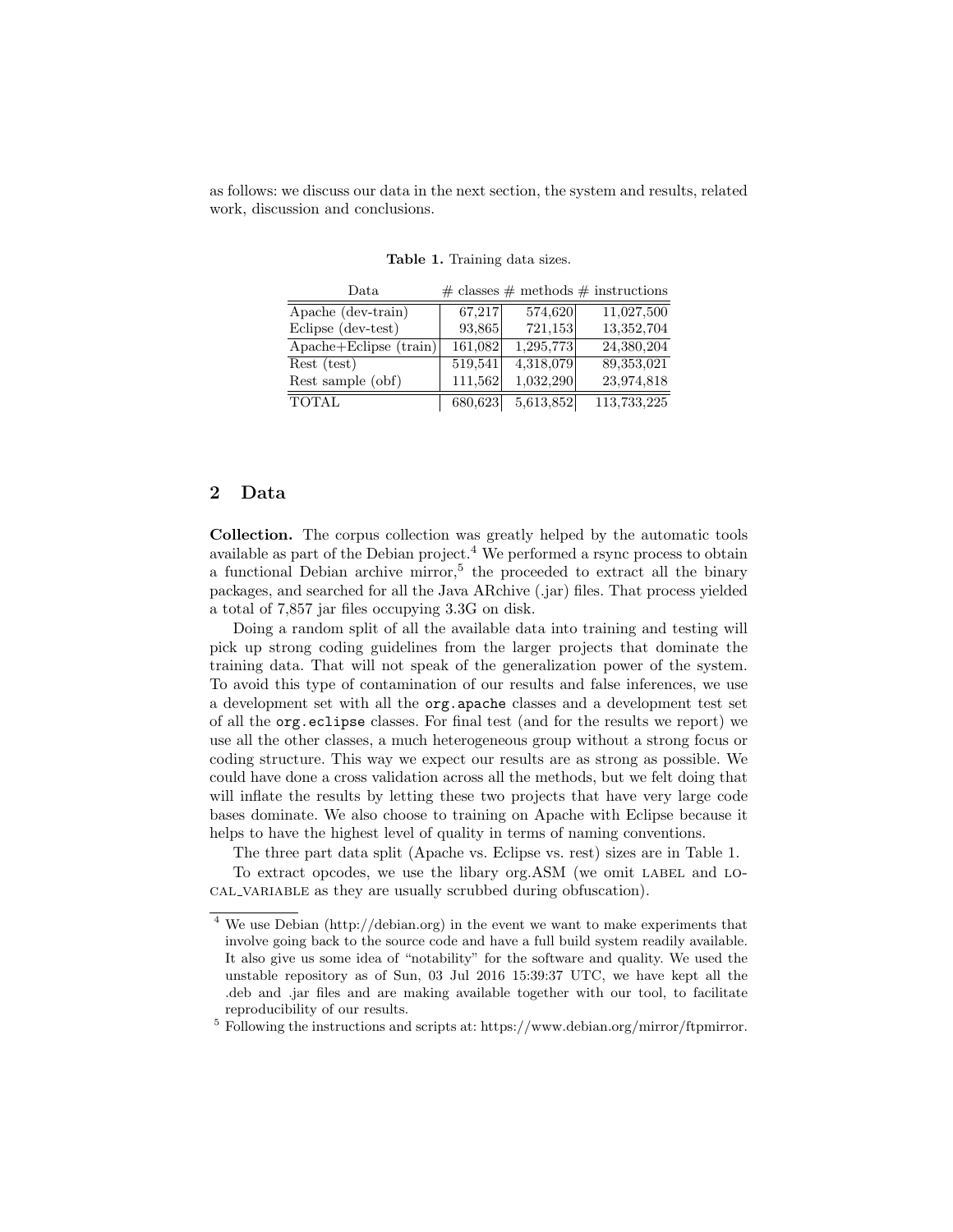We only keep methods that have a "first term," that is, a verb to be extracted: we drop all the words after an underscore or after an upper case and ignore methods that start with '<' (internal constructor) or contain a '\$' (internal methods).

Obfuscation. In Java bytecode obfuscation, there are three established processes  $[6]$  (page 29): (1) name scrambling, the focus of this paper; (2) string encryption, which obfuscates the string constants inside the .class file, a motivation for using only opcodes; and (3) control flow obfuscation, which presents a threat to our approach (see threats to validity in the last section). We focused on ProGuard (that does only name scrambling) due to its popularity and availability. The ProGuard tool is also the default scrambling process in the official Android release as part of the platform tooling. In our experiments, we checked both the original and ProGuard-obfuscated versiones produced the same sequence of opcodes (discussed next).

JVM Internals. As we are using JVM bytecodes rather than source code, we want to include a brief introduction on the JVM. The JVM is a stack machine, with most of its operations happening in the JVM stack. A Java compiler transforms Java source code into sequence of JVM bytecodes, which are then interpreted or just-in-time compiled by the JVM. There are 204 types of bytecodes, each prefixed by a unique opcode. The set of opcodes is quite limited (204) to simplify porting the JVM to different architectures. This vocabulary is much reduced than source code vocabulary.

One of the main benefits of using bytecodes is their reduced vocabulary. Alternatively, learning from Java source code directly will involve dealing with a much larger vocabulary and a tree input (part of the job of the compiler is to linearize the source code). However, there are a number of bytecodes that incorporate either the name of classes or methods, or string constants, making the vocabulary unbounded. For example:

- ldc. This opcode pushes a constant onto the operand stack, which can be either a number or a string.
- getfield. This opcode takes two parameters, an instance and a field name (actually a field index but in our disassembled output it is represented as a full fledged string) and returns the value of that field.
- getstatic. This opcode takes two parameters, a classname and a field name and returns the value of that field.
- invokedynamic. Invokes a dynamic method specified by an index in the constant pool (which gets transformed into an actual string by our disassembler).

by using only the opcodes we eliminate these but we might revisit this decision (see future work, Section 6.1).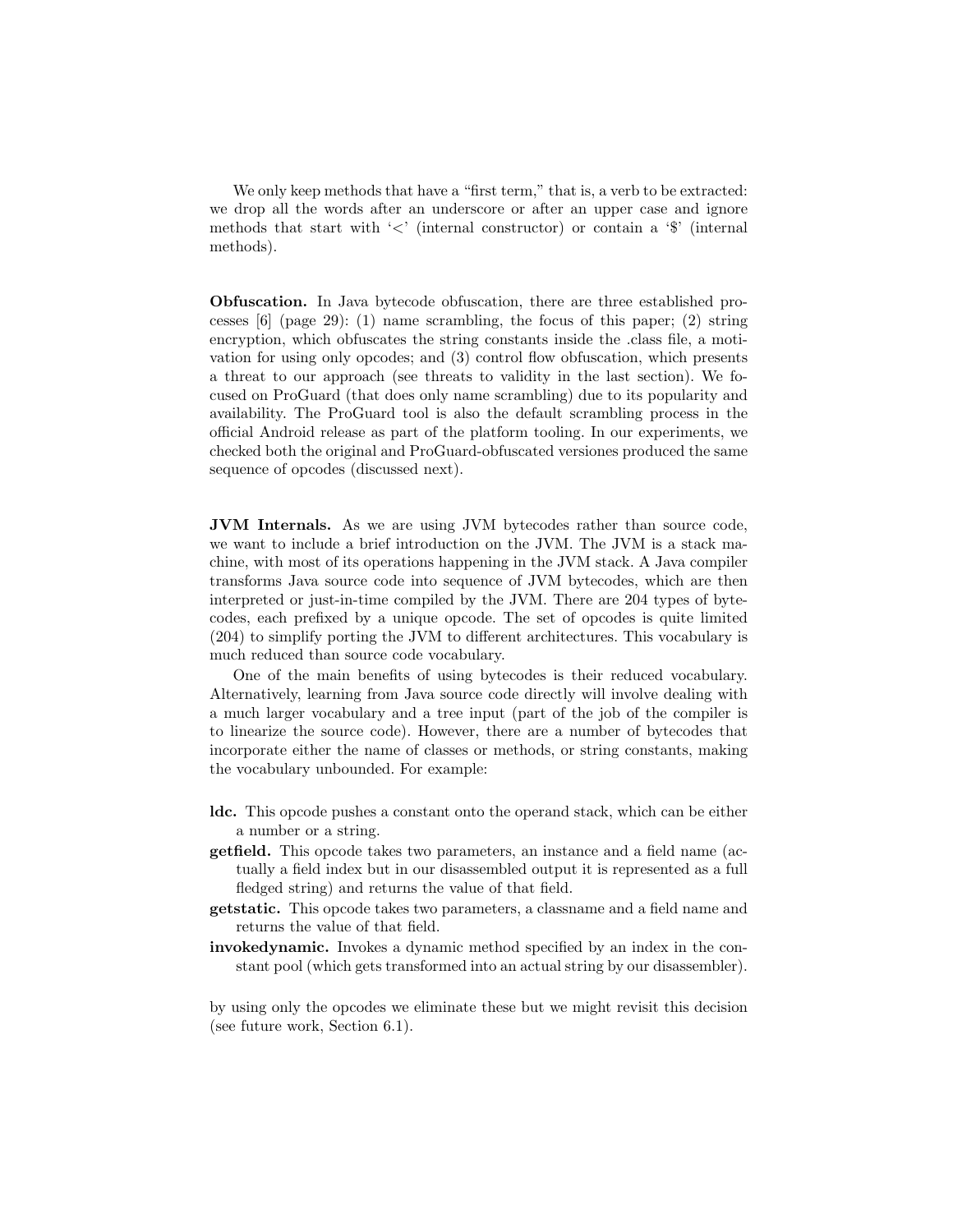Call Graph. If the semantics of a Java method are determined by its behavior, it will be short-sighted to consider only the code associated with the method itself: a large part of the behavior of a method is contained in the code associated with methods *called* by the original method.

In Program Analysis [7], the term call graph refers to a graph where the nodes are methods directed edges connect them to indicate that a given method calls (in some moment during its execution) the other method.

There are a number of program analysis tools available to obtain a call graph. For example, the fingerprinting techniques (described in the next section) employed by Høst [8] make very limited use of the call graph information. However, in our current experiments, we did not make use of call graphs but we look into one particular behaviour described next.

Wrapper Methods. Early in our experiments, it became clear that a particularity of the Java programming language (lack of optional arguments) generated a large number of spurious "incomplete" methods that without special processing will pose an ill-defined learning problem: due to the lack of default values for arguments, it is common to express one method with different parameter lists which in turn complete the parameter list with default values and call the method with the same name and the full parameter list. We call these methods "wrapper methods". We believe when considered at the bytecode level, they should be indistinguishable irrespective of its name and thus assign them to the unique term WRAPPER that we also learn as all other terms (get, set, etc).

To identify wrapper methods, we sorted all methods with the same full name and keep its associated term for the one with the longest code as measured on number of instructions. The rest were marked as WRAPPER. While simple, this heuristic might be hurting us, as we will further discuss.

### 3 Related Work

There is ample of work related to ours, either in the name recovery / appraisal starting from source code or property discovery from binary code. While much of the work is indeed related and have informed our work, working from obfuscated bytecodes makes it a different problem than working from clean bytecodes (or source code).

The work most related to ours is the Java Programmer's Phrase Book, the construction of a phrasebook to catalog existing usage of English expressions in method names [5, 9]. In their work, they curated by hand a list of 17 predicates over Java bytecodes (e.g., "does the method contains a branch?", note that 3 of them are not robust under obfuscation, see Table 2) and compare the boolean fingerprint to abstracted versions of the method names themselves. By doing that they could say, for example, that method namaed add-pronoun-etc "tend to contain loops, often have parameters, uses local variables, etc." (see Figure 1). They use this resource for teaching Java conventions to new programmers [5, 9], detecting naming bugs [10] and improving conventions [11]. At the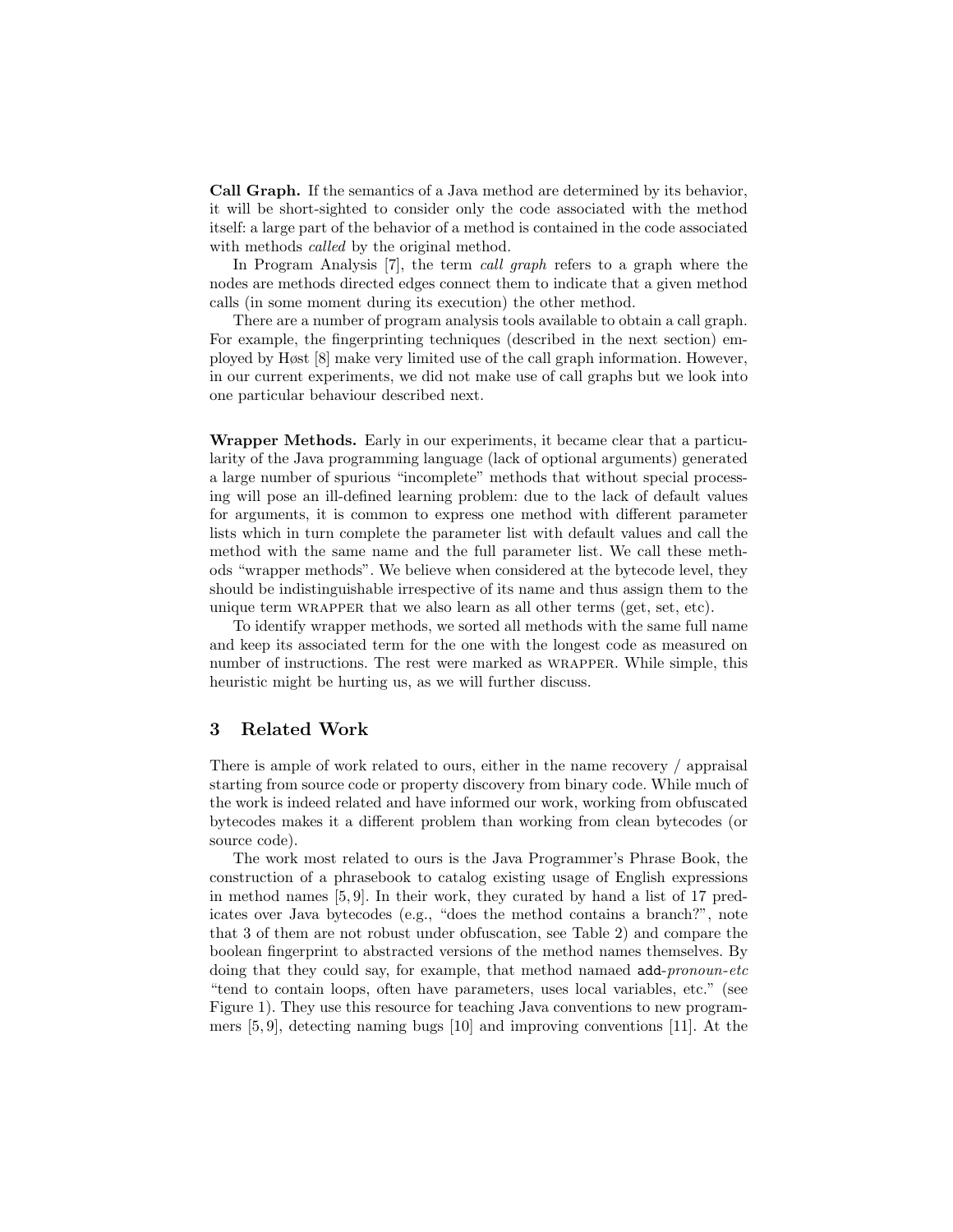end of their research they obtained almost 400 phrases with associated probability distribution over predicates. In our work, by picking the first token in CamelCase construction with no stemming or any further processing, we seek to learn the verb- part of such constructs without their relying on their predicates and operating directly from data.



Fig. 1. Programmer's Phrasebook (excerpt). Adapted from http://phrasebook.nr.no.

A related project in mining properties of large code-bases is the Big Code project and the JSNice Tool<sup>6</sup> [12], which deobfuscates names in obfuscated JavaScript code. While our project and theirs address related problems (the closest one in JSNice side is the prediction of name variables), the differences are in dealing with interpreted source code vs. machine code. JSNice uses Conditional Random Fields for MAP inference over program properties. We use Random Forests over lower level features to accomplish similar goals. The MAP CRF approach used in JSNice could be applied to recover obfuscated names of functions in JavaScript, although that is not something it does at the moment. We believe local variable names belong to a smaller subset that function names and might be better suited for that approach. In our case the full names involve a space too big to predict at this time and we are focusing on the first term of the name. Because they are working with source code, the structure of the code can be recovered directly and provide more complex features. Their reported ablation experiments [12] indicate such structure would account for a 16.6% increase in precision. Also of note, their problem starts at 25% as a number of variable names cannot be obfuscated. We obfuscate and predict every method name, so our baseline is much lower.

 $\frac{6}{6}$  http://jsnice.org/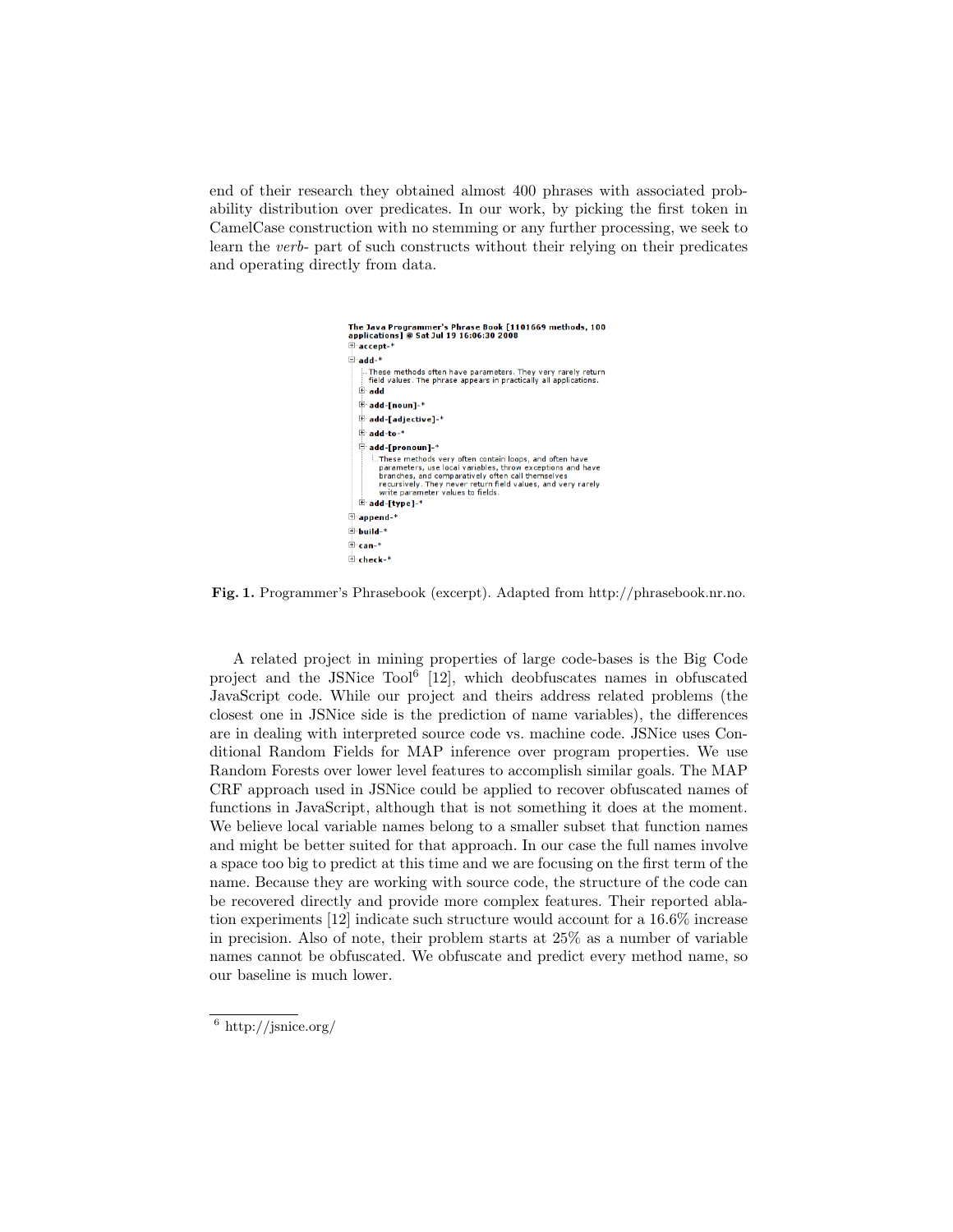Also working from binary code, Chua et al.[13] work on argument recognition from binary data. Another work on name appraisal from source code using a neuro probabilistic approach is that of Allamanis et al. [14].

Our work applies Natural Language Processing to Software Engineering, a topic that has recently gained renewed interest. Other work on the topic includes explaining object hierarchies [15], creating documentation from software specifications [16], coding examples for students [17] (pages 59–73), source code or source differences comment generation [18–20], ontology construction [21], source code summarization [22], and project categorization [23], and situated semantic parsing [24]. Many of these approaches operate over source code. The few systems that work on bytecodes do so by extracting API calls and cite obfuscation as a threat to their validity. In general, the relation between code and human language is receiving renewed attention in both AI and software engineering [25].

From an Artificial Intelligence perspective, real semantic representations are quite involved and difficult to come by. Recent work focuses in using more vague resources which can be profited using machine learning approaches [1–4].

Table 2. Predicates, adapted from [8]. (R) Robust refers to our opinion of whether the predicate is robust under obfuscation:  $Y(es)$ ,  $N(o)$ ,  $D(epends)$ . (L) Learnable is our opinion of whether our approach might be capturing that predicate, we distinguish  $Y(es)$ ,  $N(o)$ ,  $P(osible)$  and  $M(ising)$ .

| Predicate                                                                                                            |  | R L                                |  |  |
|----------------------------------------------------------------------------------------------------------------------|--|------------------------------------|--|--|
| <b>Contains loop.</b> There is a control flow path that causes the same basic block<br>to be entered more than once. |  |                                    |  |  |
| Contains branch. There is at least one jump or switch instruction in the                                             |  |                                    |  |  |
| bytecode.                                                                                                            |  |                                    |  |  |
| Multiple return points. There is more than one return instruction in the<br>bytecode.                                |  |                                    |  |  |
| Is recursive. The method calls itself recursively.                                                                   |  |                                    |  |  |
| <b>Same name call.</b> The method calls a different method with the same name.                                       |  | N N                                |  |  |
| <b>Throws exception.</b> The bytecode contains an ATHROW instruction.                                                |  | Y Y                                |  |  |
| Writes parameter value to field. A parameter value may be written to a                                               |  |                                    |  |  |
| field.<br>Returns field value. The value of a field may be used as the return value.                                 |  | $\overline{Y} \overline{Y} $       |  |  |
| <b>Returns parameter value.</b> A parameter value may be used as the return                                          |  |                                    |  |  |
| value.                                                                                                               |  |                                    |  |  |
| Local assignment. Use of local variables.                                                                            |  | $\overline{\mathrm{Y} \mathrm{Y}}$ |  |  |
| Reads field. The bytecode contains a GETFIELD or GETSTATIC instruc-<br>ltion.                                        |  |                                    |  |  |
| Writes field. The bytecode contains a PUTFIELD or PUTSTATIC instruc-                                                 |  |                                    |  |  |
| tion                                                                                                                 |  | $\mathbf{P}$<br>DI                 |  |  |
| <b>Returns void.</b> The method has no return value.                                                                 |  |                                    |  |  |
| No parameters. The method has no parameters.                                                                         |  |                                    |  |  |
| Is static. The method is static.                                                                                     |  |                                    |  |  |
| Creates objects. The bytecode contains a NEW instruction.                                                            |  |                                    |  |  |
| <b>Run-time type check.</b> The bytecode contains a CHECKCAST or IN-<br>STANCEOF instruction.                        |  | Y Y                                |  |  |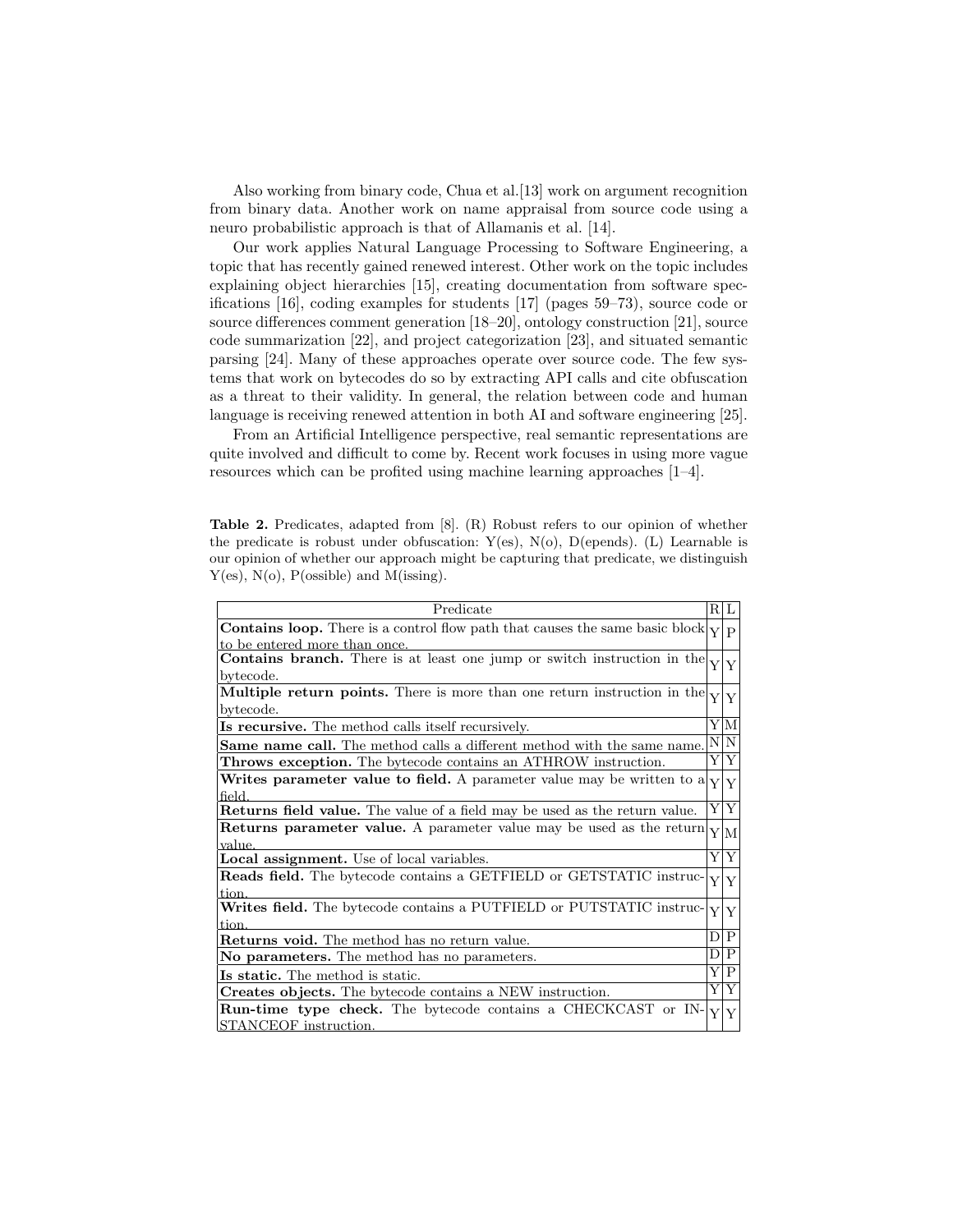### 4 System and Results

Our system uses Random Forests [26] with a feature set (Table 3) composed of three parts: total opcode counts (what is usually known as a Bag-of-Words, BoW features), the exact opcodes for the first 29 instructions (29 is the median length of a method in the Apache codebase) and the length of the method in opcodes. We use random forests because our positional features and our BoW features are highly correlated. Random forests are known to be able to handle such situations very well. Moreover, given the amount of training data, the fact that learning can be parallelized to several CPU core is a very valuable property. In addition, random forests are consistently among the top classifiers in general problems [27]. We use the implementation from the fast-random-forest<sup>7</sup> project, an external add-on to Weka. We train 250 trees for each forest.

Our feature representation for each bytecode sequence is a mixture of positional and bag of words. The feature vector contains 236 entries, of which the first 29 are the actual opcodes on the first 29 positions plus the counts for all opcodes on the whole bytecode sequence. The rationale here is that opcodes are very general and very information poor. The actual meaning lies in their sequencing. Because the methods with popular names tend to be short, by keeping the exact beginning of the bytecode sequence, we allow the machine learning component to pick up subsequences of opcodes that form a signature for particular method names.

| Pos Feature                        | Type                 |
|------------------------------------|----------------------|
| Opcode at position 1               | one of 205           |
|                                    |                      |
| Opcode at position 29<br>29        | one of 205           |
| Total count for opcode 1<br>30     | int                  |
|                                    |                      |
| 234 Total count for opcode 205 int |                      |
| 235 Method length in bytecodes int |                      |
| 236 Class                          | one of target tokens |

Table 3. Features employed, divided into three subsets.

#### 4.1 Results

Which terms to predict is a difficult question. Ideally, we would like to predict all terms, but many terms are so rare that there is not enough evidence for the prediction to work. We settled on terms that appear at least 1,000 times in our training set (Apache codebase). There were about 50 such terms. Still, a 50-way classification is too complex of a problem. We solved this issue by training on

<sup>7</sup> https://code.google.com/archive/p/fast-random-forest/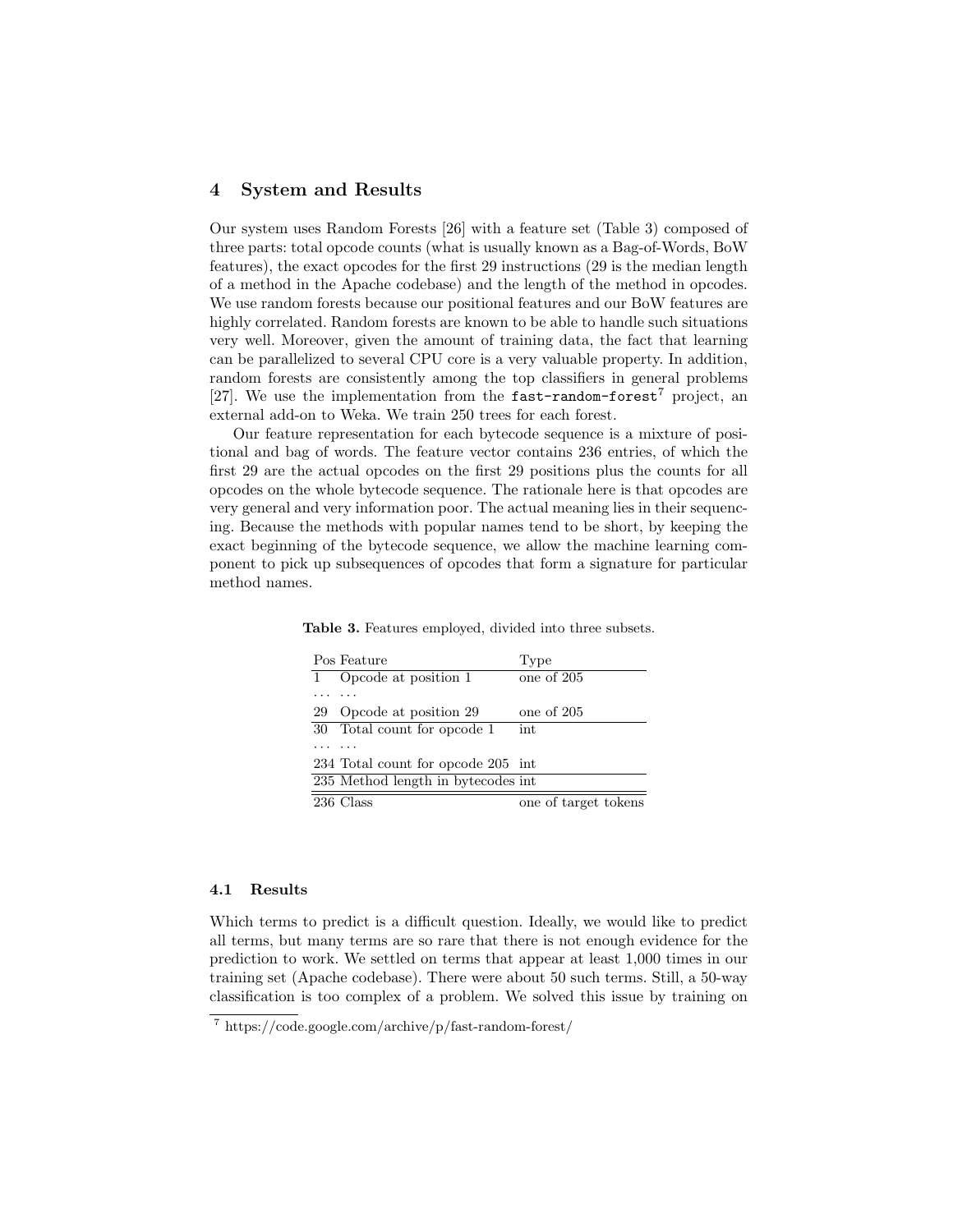Apache and validating on Eclipse. There, we found most of the keywords were indistinguishable from the background model. Only 14 were

- frequent enough to have training data available,
- have a minimal level of performance on Eclipse (which we set as having an F-measure greater than 10% so that the next condition holds),
- dommon enough to be of practical importance, that is, they account for roughly 50% of the training instances.

We applied these criteria during training: whether these terms will perform well when run on the larger, unseen set was unknown to us until the end of our experiments. From a reverse engineering perspective, the practitioners have no names, so having some names improves their current state of affairs.

When adding the background class (OTHER, which encompasses all other possible terms) and wrapper (which identifies wrapper methods, for any term) that brings the total number of terms to 16. The OTHER class might be also called "interesting" as for the purpose of reverse engineering, the most popularly named methods would not attract much attention from a practitioner.

When trained on Apache+Eclipse and tested on the rest we obtain the results in Table 4. These results are statistically significant over a binary random baseline (second column on the table, note that this baseline is much higher than doing a 16-way baseline), with an average F1 of 0.49. We also performed a test on a sample that has been run through ProGuard and validated that our results are the same in the presence of obfuscation, a result expected given our strict feature set.

From the table, we can see that the OTHER class is at 78% recall, which we consider our strongest (most useful) result. It should help a practitioner performing reverse engineering to focus their attention on more interesting methods when, for example, stepping through a program on a debugger. The F1 measures for the individual terms are not as good but many terms have a precision above 80%, meaning that, when predicted, a practitioner could trust the classifier's output. A suitable UI that incorporates the confidence of the predictions can be particularly useful.

The Apache+Eclipse model is 185M compressed, 2.45Gb uncompressed. Training was done in a machine with 8 cores and 32Gb of RAM. Training over the Apache set took 50min using 23Gb of RAM of which 4min were spent on GC. We employed 250 trees per forest.

## 5 Discussion

Our current experiments can be considered as Reverse Engineering using pattern matching techniques or as an ML approach to static analysis. According to [28], to be considered static analysis it has to be doing some form of resolution of the target of jumps. All information is completely lost in the process of extraction of the bytecodes and as such the "large scale pattern matching" concept takes the lead. We find the tension between these two views quite thought-provoking.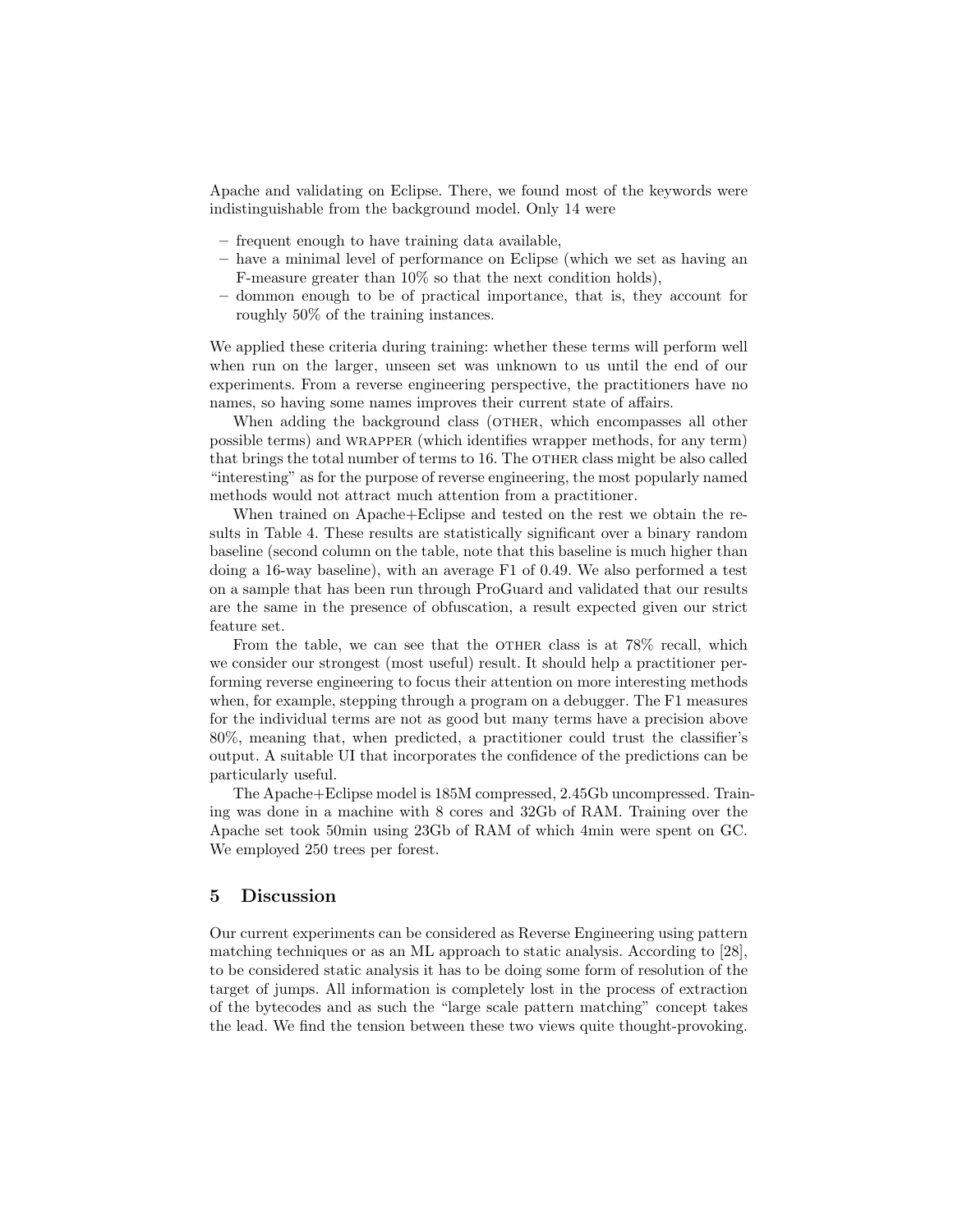Table 4. Results of predicting 14 terms (+OTHER, WRAPPER) trained over Apache+Eclipse and tested on non-Apache, non-Eclipse (4.3M methods from 520k classes).

| Token          | Count $(\%)$     | Baseline F1 | Prec. Rec |           |
|----------------|------------------|-------------|-----------|-----------|
| <b>OTHER</b>   | 2,449,084 (56.7) | 0.2835 0.74 | 0.70 0.78 |           |
| <b>WRAPPER</b> | 544,621 (12.6)   | 0.0630 0.37 | 0.50 0.29 |           |
| $\rm add$      | 66,778<br>(1.5)  | 0.0075 0.22 | 0.48 0.14 |           |
| clone          | (0.1)<br>7,968   | 0.0005 0.35 | 0.72 0.23 |           |
| compare        | (0.2)<br>9,517   | 0.001010.39 | 0.70 0.27 |           |
| contains       | (0.3)<br>16,811  | 0.0015 0.08 |           | 0.50 0.04 |
| equals         | 17,749<br>(0.4)  | 0.002010.72 | 0.83 0.64 |           |
| get            | 706,435 (16.3)   | 0.0815 0.54 | 0.47 0.64 |           |
| hash           | 16,479<br>(0.3)  | 0.0015 0.49 | 0.81 0.35 |           |
| is             | (2.7)<br>117,638 | 0.0135 0.39 | 0.44 0.36 |           |
| jj             | (0.2)<br>12,431  | 0.001010.97 | 0.97 0.98 |           |
| next           | 15,086<br>(0.3)  | 0.0015 0.18 | 0.56 0.10 |           |
| set            | 249,094<br>(5.7) | 0.0285 0.57 | 0.76 0.45 |           |
| to             | 63,070<br>(1.4)  | 0.007010.35 |           | 0.61 0.24 |
| value          | (0.3)<br>14,247  | 0.0015 0.67 | 0.90 0.53 |           |
| values         | 11,071<br>(0.2)  | 0.0010 0.80 | 0.94 0.70 |           |

The identification of wrapper methods is trivial when the names are in the clear but it becomes challenging under obfuscation. We believe our current proofof-concept system biggest utility lies on its capability to highlight such methods plus other trivial ones such as get- and set-, potentially freeing time from the reverse engineering practitioner for more interesting methods.

Multiple questions arise when looking at work as presented here. The first one has to do with whether the type of semantic breadcrumbs obtained from the bytecodes has anything to do with semantics as understood by the field of NL semantics. This issue is clearly a philosophical question beyond this paper itself, but we believe the recent influx in "soft" treatement of semantics should encourage looking at the problem in a less traditional fashion [1–4].

A separate topic is the use of sequence of opcodes as proxy for real semantic representations (in the linguistic/epistemological sense) for the verbs identified. This view was one of the reasons to embark in this project and one of the basis of using only sequences of opcodes. Interestingly, semantically related words under software engineering semantics has been studied as part of SWordNet project [19]. We believe exploring the relation between confusing tokens in our results and SWordNet semantically related words ("rPairs") opens up exciting possibilities.

An interesting question is whether this constitutes a full-fledged NLG task. On its current form it is arguable. However, if we start looking into more complex phrases encoded as method names (e.g., canRunInBackground), we can start seeing how rich the problem is. The related task in NLG is lexical choice and dealing with subtle distinctions, such *getName* vs. *getProperty*, are key to the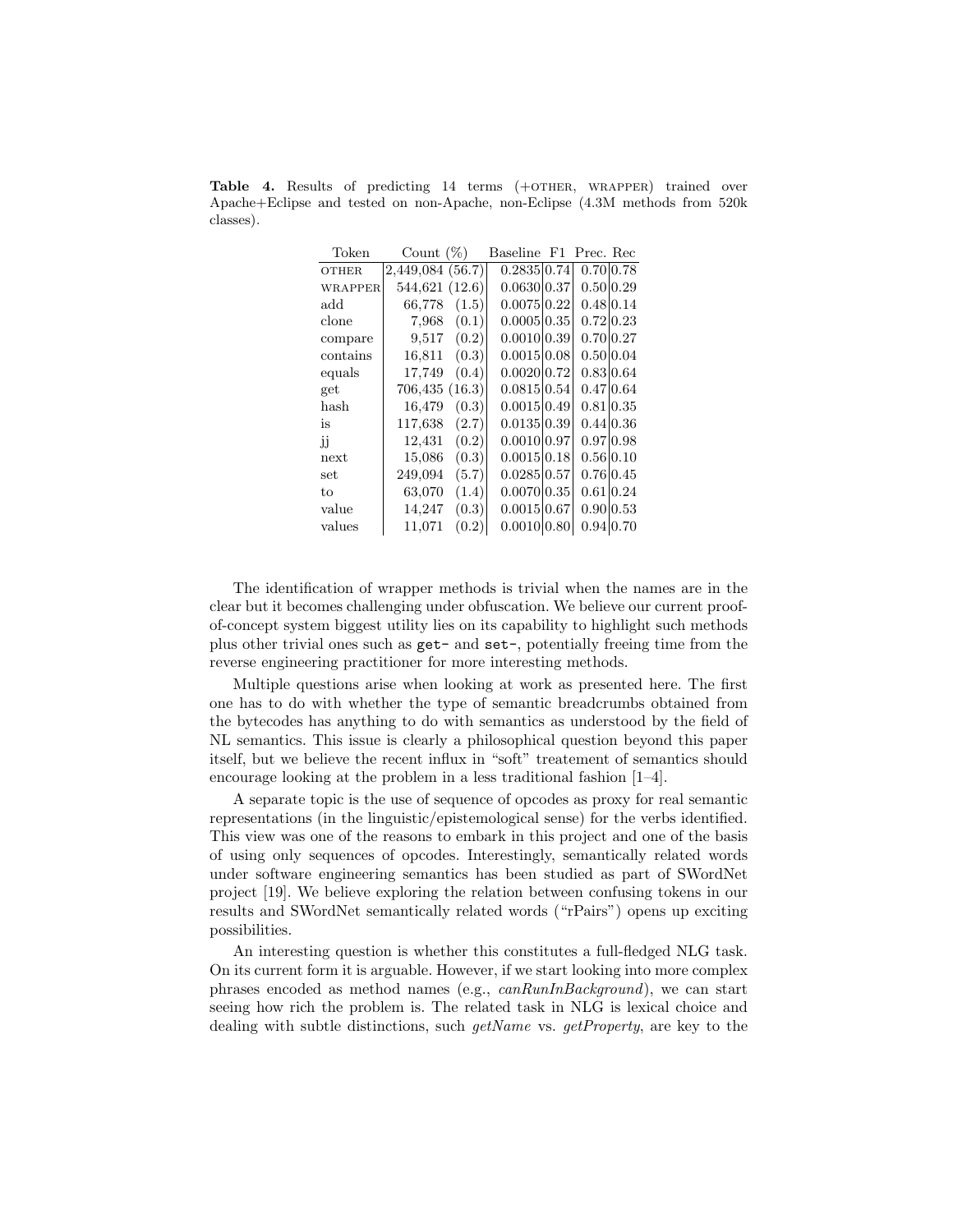task. An appealing characteristic of this problem from the NLG perspective, it is that reverse engineering practitioners are willing to tolerate noisy text, similar to the types of text that can be obtained from using machine learning approaches to NLG.

We performed a qualitative analysis and comparison between the Java Programmer's Phrase Book's predicates [5] and our approach (Table 2). We found that 14 out of 17 predicates should be usable after obfuscation and that our approach should capture also 14 (different 14) of these predicates and can be expanded to capture 16 of them, potentially improving on their work in the presence of obfuscation. A side to side comparison of the approaches will be addressed in future work. Note that one of their predicates ("Same name call") is destroyed by name scrambling but recovered by our wrapper classifier.

Reverse engineering and obfuscation is an arms race between analysts and developers [28]. From a theoretical perspective [29], the task of people seeking to protect their code and secrets is an impossible one (at least without resorting to special hardware). While they cannot stop the attacks from a theoretical standpoint, they can well hinder understanding of the code by humans peering into it. For example, [28] says:

Identifier names are often critical to human understanding of a program but cannot be fully restored with the help of automated code analysis techniques.

A popular obfuscation technique is then to scrub any identifier left behind by the compiler and, if the runtime system requires an identifier, replace it with a non-sensical name, a practice known as name scrambling [6].

### 6 Conclusions

In this work, we identified the task of reversing name scrambling as a potential area for AI research, particularly after having been deemed "unsolvable" by traditional reverse engineering analysis  $[28]^8$ . We identified it as different from the aforementioned existing work on verification and description, as here the name is *missing* and the compiled code has been *obfuscated*. We showed some promise that the problem might be amenable to a machine learning solution based on opcodes only, as shown in our experiments that differentiate with a recall close to 80% the terms evenly into 15 common terms and situations versus a general case.

A more controversial topic particularly related to this approach is the use of compiled code rather than source code. Mixing source code and NLG has already proven fruitful for automatic comment generation [21] and other tasks [20]. We did not discount such approaches, but we found the low level behavior of compiled bytecodes appealing to statistical processing and machine learning.

<sup>8</sup> Our approach falls in the category of pattern matching for human understanding, which the authors deem unfeasible (page 12).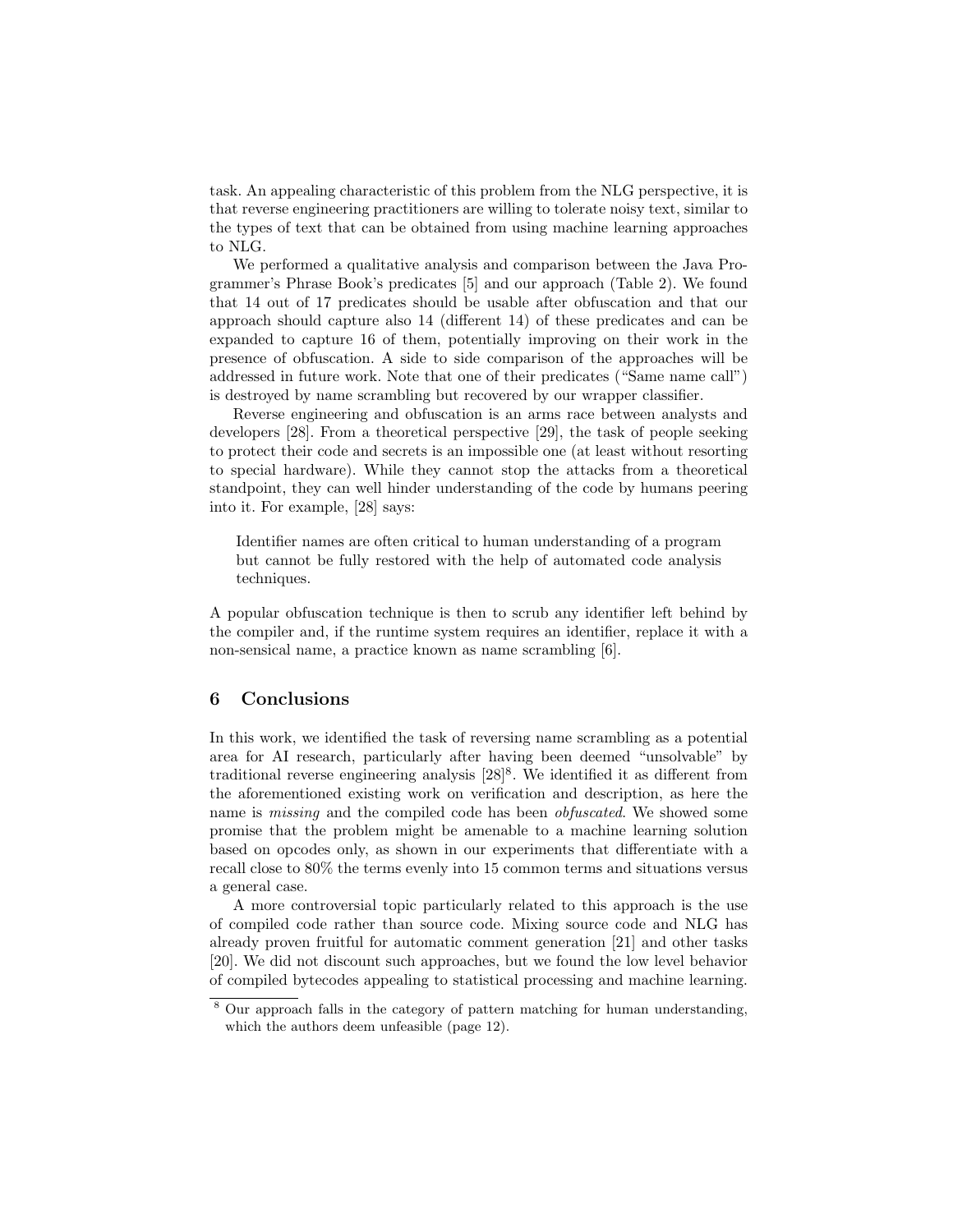Moreover, many of the applications of practical interest to us revolve around helping a user build an understanding for a program for which source code is not available.

Our results using a very constrained feature set showed a clear signal from the data. We find these results very inviting to try different approaches and techniques and we hope other AI researchers will be interested in tackling this challenge. As such we are making our code and data freely available.

Our contributions include bringing the deobfuscation of named scrambled methods to the attention of the AI community, a first implementation using a Random Forest and a suitable data set. All the code and data is available for further experimentation by the AI community.

### 6.1 Future Work

For future work, we are currently performing RNN experiments using OpenNMT [30]. We believe special adaptations to OpenNMT should allow it to outperform the current Random Forest approach. Particularly, we want to incoporate some parameters from the bytecodes using sub-word encodings methodology from Senrrich et al. [31].

We are also interested in extending this work to the Android platform using the dex2jar tool and to explore dynamic analysis alternatives. Statistical techniques using sampling of execution points have already shown plenty of promise in Software Engineering [32]. This is complicated as it requires an environment where each individual method can be executed. Under this setting, we can predict the tokens based on the sequence of executed opcodes. The linguistic intuition is that methods are named by what they do rather than for what they are.

Acknowledgments. The author would like to acknowledge Annie Ying, Paul Pereira-Brunner for discussion and support. Earlier versions of this work were orally presented at REcon reverse engineering conference and the RALI-OLST seminar series. This work was greatly enhanced by reviewer comments both at the present venue and earlier submissions to other venues.

### References

- 1. Chen, D.L., Mooney, R.J.: Learning to Interpret Natural Language Navigation Instructions from Observations. In: AAAI. (2011)
- 2. Garoufi, K., Koller, A.: Automated Planning for Situated Natural Language Generation. In: ACL. (2010) 1573—-1582
- 3. Vogel, A., Jurafsky, D.: Learning to Follow Navigational Directions. In: ACL. (2010) 806––814
- 4. Branavan, S.R.K., Chen, H., Zettlemoyer, L.S., Barzilay, R.: Reinforcement Learning for Mapping Instructions to Actions. In: ACL/AFNLP. (2009) 82––90
- 5. Høst, E.W., Østvold, B.M.: The programmer's lexicon, volume i: The verbs. In: SCAM 2007, IEEE (2007) 193–202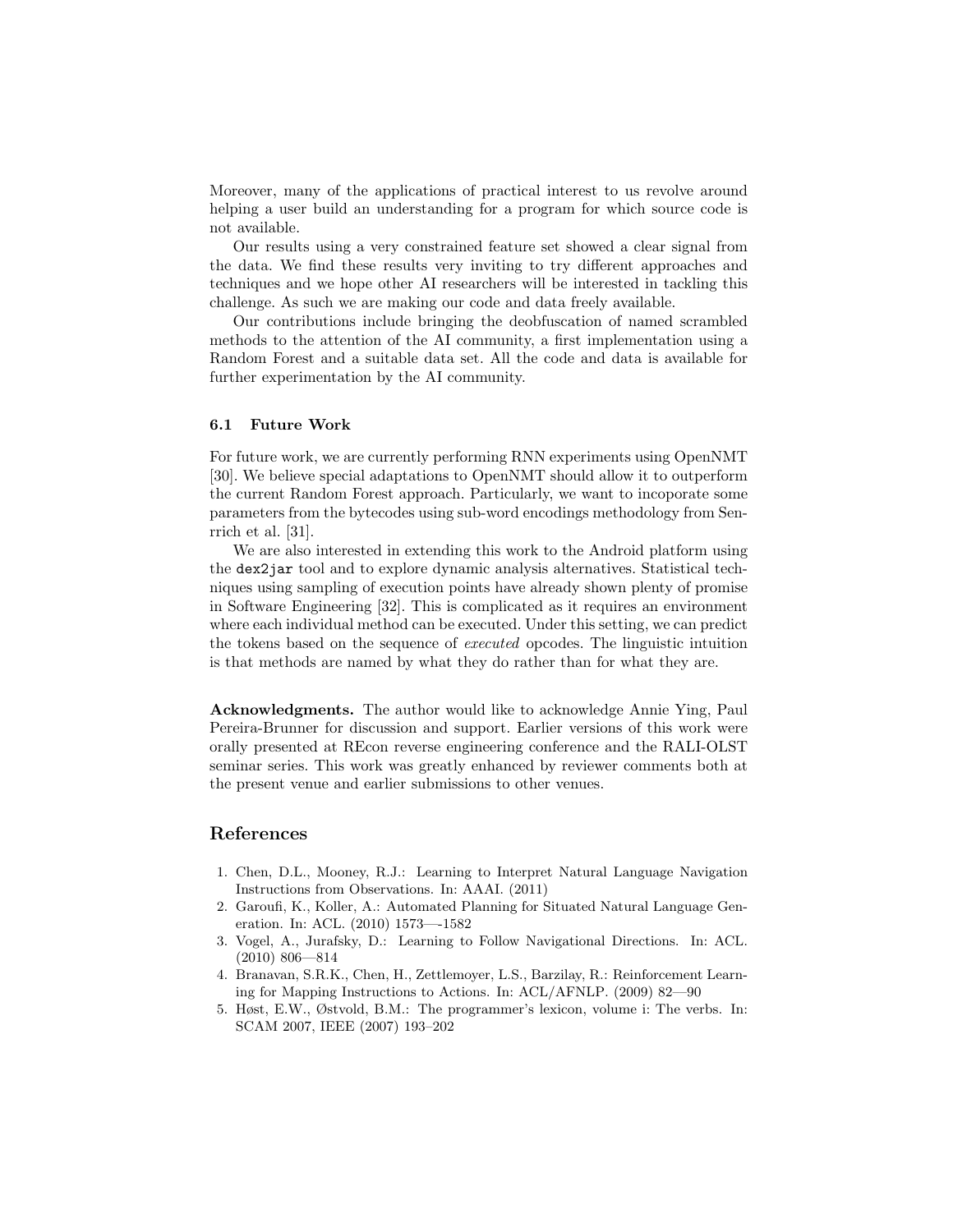- 6. Cipresso, T., Stamp, M.: Software reverse engineering. In: Handbook of Information and Communication Security. Springer (2010)
- 7. Grove, D., DeFouw, G., Dean, J., Chambers, C.: Call graph construction in objectoriented languages. In: Proceedings of the 12th ACM SIGPLAN Conference on Object-oriented Programming, Systems, Languages, and Applications. OOPSLA '97, New York, NY, USA, ACM (1997) 108–124
- 8. Høst, E.W.: Meaningful Method Names. PhD thesis, Oslo (2010)
- 9. Høst, E.W., Østvold, B.M.: The java programmer's phrase book. In: Software Language Engineering. Springer (2009) 322–341
- 10. Høst, E.W., Østvold, B.M.: Debugging method names. In: ECOOP 2009–Object-Oriented Programming. Springer (2009) 294–317
- 11. Høst, E.W., Østvold, B.M.: Canonical method names for java. In: Software Language Engineering. Springer (2011) 226–245
- 12. Raychev, V., Vechev, M., Krause, A.: Predicting program properties from big code. In: ACM SIGPLAN Notices. Volume 50., ACM (2015) 111–124
- 13. Chua, Z.L., Shen, S., Saxena, P., Liang, Z.: Neural nets can learn function type signatures from binaries. In: 26th USENIX Security Symposium (USENIX Security 17), Vancouver, BC, USENIX Association (2017) 99–116
- 14. Allamanis, M., Barr, E.T., Bird, C., Sutton, C.: Suggesting accurate method and class names. In: Proceedings of the 2015 10th Joint Meeting on Foundations of Software Engineering, ACM (2015) 38–49
- 15. Lavoie, B., Rambow, O., Reiter, E., et al.: The modelexplainer. In: 8th IWNLG, Herstmonceux, Sussex (1996)
- 16. Paris, C., Vander Linden, K., Lu, S.: Automatic document creation from software specifications. In: Proceedings of ADCS '98, the Third Australian Document Computing Symposium. (1998) 26–31
- 17. Mittal, V.O.: Generating Natural Language Descriptions with Integrated Text and Examples. PhD thesis, USC/ISI, CA (September 1993)
- 18. Wong, E., Yang, J., Tan, L.: Autocomment: Mining question and answer sites for automatic comment generation. In: ASE. (2013)
- 19. Yang, J., Tan, L.: Swordnet: Inferring semantically related words from software context. Empirical Software Engineering 19(6) (2014) 1856–1886
- 20. Loyola, P., Marrese-Taylor, E., Matsuo, Y.: A neural architecture for generating natural language descriptions from source code changes. In: Proc. of ACL. (2017)
- 21. Sridhara, G., Hill, E., Muppaneni, D., Pollock, L., Vijay-Shanker, K.: Towards automatically generating summary comments for java methods. In: ASE, ACM (2010) 43–52
- 22. Ying, A.T.T.: Code Fragment Summarization. PhD thesis, McGill University (2016)
- 23. Escobar-Avila, J., Linares-Vásquez, M., Haiduc, S.: Unsupervised software categorization using bytecode. In: ICPC, IEEE (2015)
- 24. Richardson, K., Kuhn, J.: Learning semantic correspondences in technical documentation. In: Proceedings of the 55th Annual Meeting of the Association for Computational Linguistics (Volume 1: Long Papers), Association for Computational Linguistics (2017) 1612–1622
- 25. Hindle, A., Barr, E.T., Gabel, M., Su, Z., Devanbu, P.: On the naturalness of software. Communications of the ACM 59(5) (2016) 122–131
- 26. Breiman, L.: Random forests. Machine learning 45(1) (2001)
- 27. Fernández-Delgado, M., Cernadas, E., Barro, S., Amorim, D.: Do we need hundreds of classifiers to solve real world classification problems? Machine Learning Research 15 (2014) 3133–3181